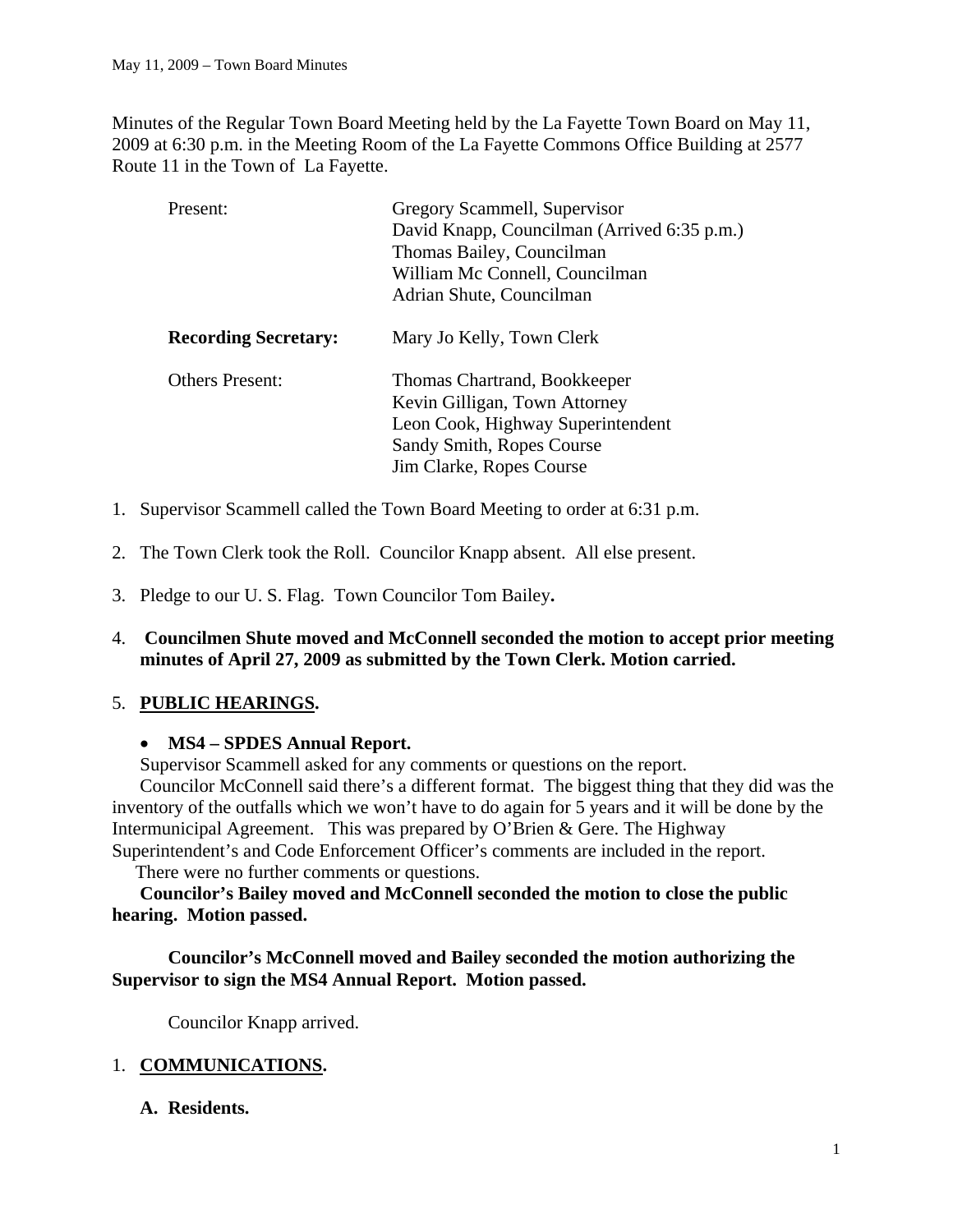**B. Board of Assessment Review Training: Jim Keefe, Richard Stach and "Pete" Paul.**  Supervisor Scammell noted the members have completed their training.

## **C. NYS Governor Paterson: Executive Order for Reducing Property Taxes.**

#### **D. Life Science Laboratory Report: town facilities.**

Supervisor Scammell said the water reports were all negative.

Councilor Knapp asked if this means we are good for a year.

Leon Cook said they test once a year. If they get a bad test reading, they have to do it again. The only spot they didn't test was the pool which will be done when the water it turned on.

#### **E. Barry P. Schwartz: Urgent Collateral Source Legislation.**

Supervisor Scammell asked Kevin Gilligan about this.

Kevin Gilligan said it is requesting the town to consider writing a letter in support of several bills in the Assembly.

## **Councilor's Knapp moved and McConnell seconded the motion to send a letter in support of the Collateral Source Legislation. Motion passed unanimously.**

## **F. Other.**

Councilor Bailey asked the Town Board to take a moment to recognized one of our distinguished residents, Deputy Harrison Homer. Deputy Harrison Homer began his career in the 1970's as a Corrections Officer at Jamesville Penitentiary, and later served as a County Park Ranger. He was sworn in as an Onondaga County Sheriff on June 14, 1980 and spent many years in the uniformed patrol division. He worked various assignments in his career including the Armament Section where he was a Firearms Instructor. His assignment up until his retirement on April 30, 2009, was working Patrol Unit 4-5-Zero-8 on the B Watch which is the day shift right here in our town and other neighboring communities and, without reluctance, Harry has served also as a LaFayette Town Constable. Harry was the recipient of numerous divisional and departmental commendations throughout his career. He is currently and continues to be a State Trustee with the New York State Lodge of the Fraternal Order of Police. It is hereby resolved on behalf of the residents of the Town of LaFayette, New York, the Town Board with respect and appreciation recognizes the time and effort Harrison Homer has provided the community by volunteering his time as Constable and for protecting the welfare and safety of the residents of the Town of LaFayette as an Onondaga County Sheriff. This resolution was passed unanimously on April 27, 2009. Councilor Bailey and the Board thanked Harrison for his service and wished him a good retirement.

# 2. **SPECIAL REPORTS.**

• **None.** 

# 3. **REPORTS.**

**A. DEPARTMENTAL .**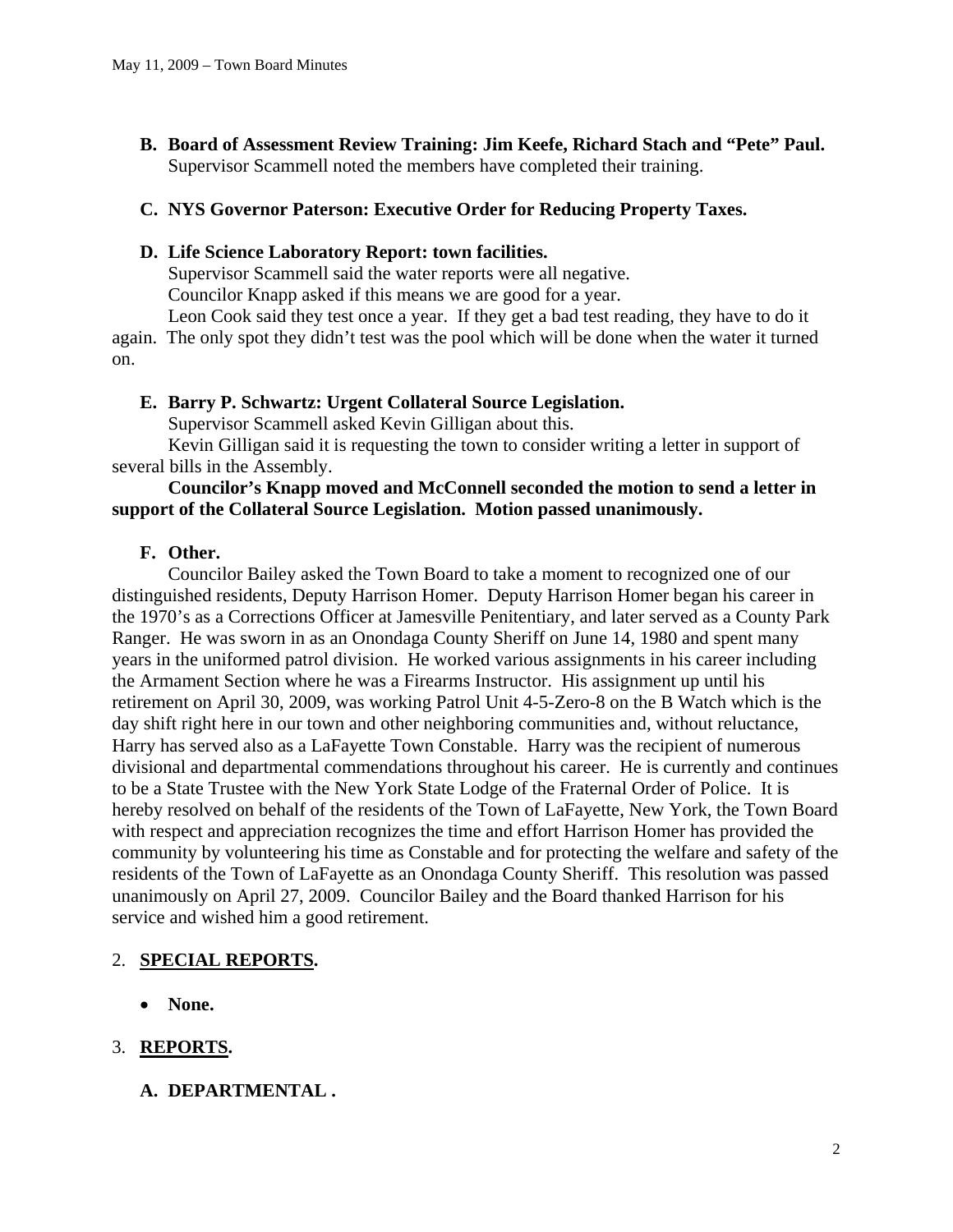- **1) Assessors: Marshall Taylor, Shawn Adam and Bill Turner.** 
	- **Cold War veteran's exemptions impact estimate.**

# **2) Building & Zoning Code Enforcement: Ralph Lamson & Jack Sutton. a. 3448 Route 11 – court and cleanup.**

Councilor Knapp asked if the current cleanup going on is by Mr. Shute or by the

town.

 Kevin Gilligan said it's Mr. Shute. As far as he knows we haven't done anything. Ralph couldn't do an inspection on the inside of the house as it was so full of stuff so he shut the house down and said he would be back to do another inspection.

 Councilor Bailey would encourage Ralph Lamson to set aside a certain date and notify a hauler and get the debris cleaned up. The high winds we've had lately have blown the stuff into other peoples yards, etc. He doesn't want to see the ball drop on this.

- **b. 3448 Route 11 cleanup.**
- **c. 3231 Webb Road. House in disrepair (spring cleanup).**
- **d. Oschner Road junk.**
- **e. LaFayette Beach capacity determination.**
- **f. Monthly report.**
- **g. Other.**
- **3) Dog Control: Jim Moore & Doug Scholes.** 
	- **Conference: 6.2 6.3.**

Supervisor Scammell said the Dog Control Officer and his Deputy would like to go to a conference in Webster for a total cost of \$284.50. He asked if there was money in their budget for this.

 Tom Chartrand there's almost enough in their budget but there is money under training for them.

 **Councilor's Knapp moved and McConnell seconded the motion authorizing the Dog Control Officer and his Deputy to attend the conference in Webster for an amount not to exceed \$300. Motion passed unanimously.** 

- **4) Highway Superintendent: Leon Cook.**
- **5) Justice Court: Malcolm Knapp & Maureen Perrin.** 
	- **Monthly report.**
- **6) Library Director: Scott Kushner.** 
	- **Monthly report.**

## **7) Recreation Director: Regina Reinschmidt.**

- **a. Monthly report.**
- **b. Beach capacity sign.**
- **8) Ropes Course: Sandy Smith.**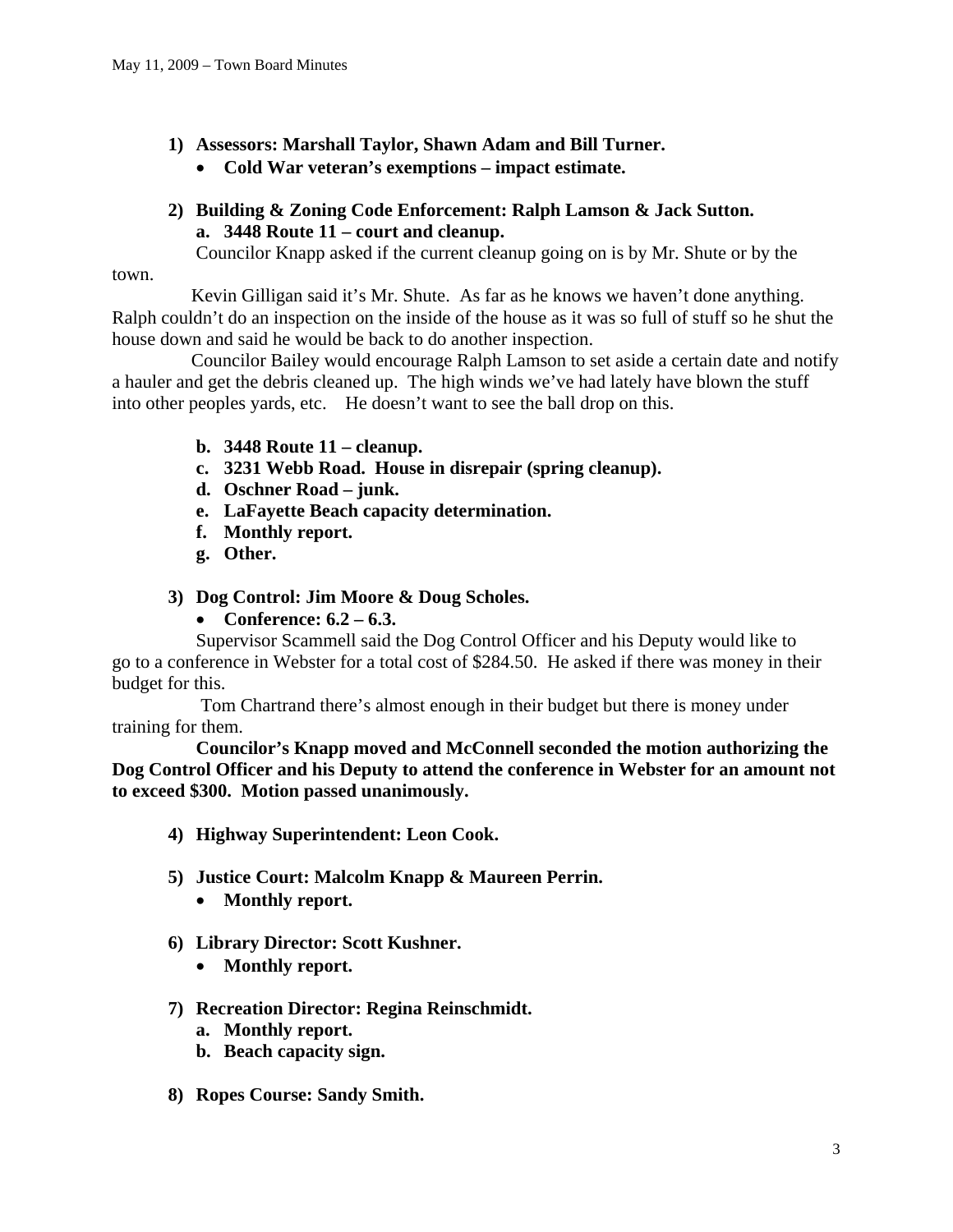- **Access maintenance/easements (BM).**
- **Trail maintenance (KC & JC).**
- **Directors Agreement.**

Councilor McConnell submitted the final draft for the Management and Operations for the LaFayette Nature Preserve and Ropes Course. There were a couple of additions made.

> Supervisor Scammell asked for any comments. There were none. Councilor Knapp confirmed the Town Attorney is comfortable with the policy. Kevin Gilligan said yes with the changes that were made.

 **Councilor's McConnell moved and Bailey seconded the motion to accept the Management and Operations Policy for the LaFayette Preserve and Ropes Course dated May 11, 2009. Motion passed unanimously.** 

Councilor McConnell asked the Board to confirm the Agreements with the approved Directors.

 **Councilor's Knapp moved and McConnell seconded the motion authorizing the Supervisor to sign the Director Agreements with all the approved Directors and Managers of the LaFayette Ropes Course for 2009. Motion passed unanimously.** 

- **9) Tax Collector: Mary Doster.**
- **10) Town Clerk: Mary Jo Kelly.** 
	- **a. Monthly report April.**  A written report was submitted.
- **11) Town Supervisor: Greg Scammell.** 
	- **a. Monthly report April.**  A written report was submitted.

## **B. COMMITTEE.**

- **1) Agriculture (Dave Knapp & Mary Jo Kelly).**
- **2) Communications & Technology (Mike Forte, Pat Keefe, Mary Jo Kelly, Marshall Taylor, & Greg Scammell).** 
	- **a. New town website functional requirements in process, new email addresses, conversion & file transfers.**
	- **b. Senior website being designed by S.U. student Gail Burleigh.**
- **3) Economic Development (Bill McConnell & Greg Scammell).**
- **4) Emergency Response (Tom Bailey, Bill McConnell & "Pete" Paul).** 
	- **a. Onondaga County Department of Communications OCICS.**
	- **b. Mass shelter response.**
	- **c. Multi-Jurisdictional Hazard Mitigation Plan.**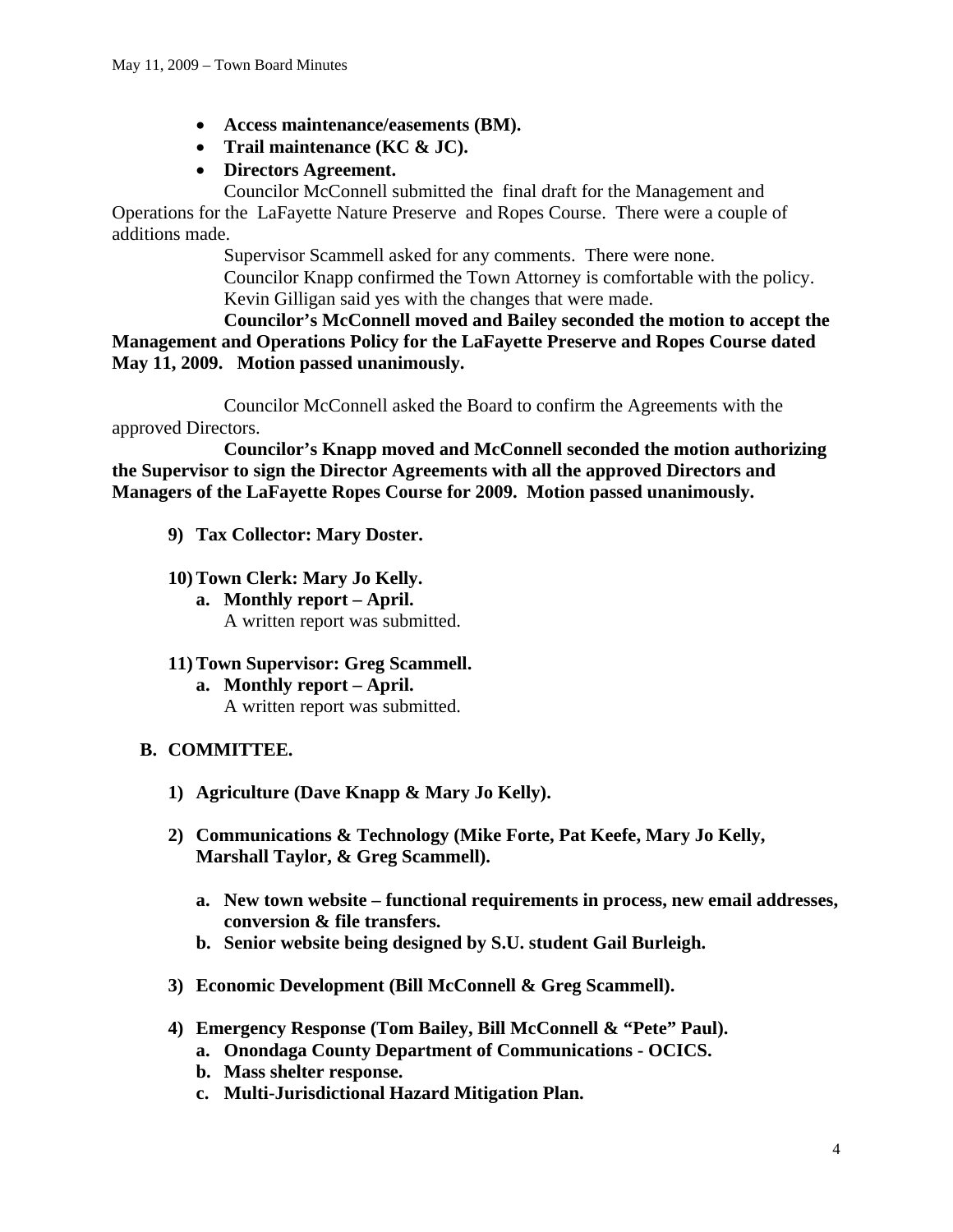**5) Employee Policies & Benefits (Mary Jo Kelly, Adrian Shute & Mary Doster).** 

## **6) Environmental & Conservation Advisory Board (Rainer Brocke, Barb Ferro, Knowlton Foote, Eileen Gilligan, Nancy Mueller & Mark Distler).**

## **a. LaFayette Hotel.**

Councilor McConnell said the committee met regarding the corner building. The committee will be looking into the duplication of road signs.

- **b. Redo planters at hamlet four corners, coordinate w.LCS, explore grants (RB & LC).**
- **7) Highway ("Pete" Paul, Leon Cook, Dave Knapp, Sumner Palmer & John Greeley).** 
	- **Building committee: rough estimate for new Highway Garage (subject to permissive referendum).**
- **8) Insurance (Adrian Shute & Bill McConnell).** 
	- **ISO/PPC rating for LFD.**
- **9) Physical Plant (Herb Salladin, Dave Knapp & Bill McConnell).** 
	- **a. Programmable thermostats.**
	- **b.** Fire  $\&$  smoke alarms at Town Offices (1<sup>st</sup>  $\&$  2<sup>nd</sup> floor)  $\&$  Community Center. **Code requirements (Rick Storrier/DK).**
	- **c. Town offices Loose clapboards estimate needed (DK).**
	- **d. Community Center basement flooding masonry pointing, window blocking, backfilling and trenching.**
	- **e. Community Center fencing and steps.**  Councilor Knapp asked if these were done. Councilor Shute said the Physical Plant Deputy was working on them this

past week.

- **f. Community Center phone jack and wall extension for Regina.**  Councilor Knapp asked if this has been completed. Councilor Shute doesn't think so.
- **g. Copier proposal from Eastern: copier costs and evaluation.**
- **h. Stafford Park pole.**

## **10) Recreation & Youth (Dave Knapp, Adrian Shute & Regina Reinschmidt).**

Councilor Knapp said the Optimist Club held their Annual Fishing Derby this past weekend. They really appreciate Carpenters Brook for stocking the pond with 350 rainbow trout this year. There were a lot of kids who got a lot of fish. The top fisherman of the day was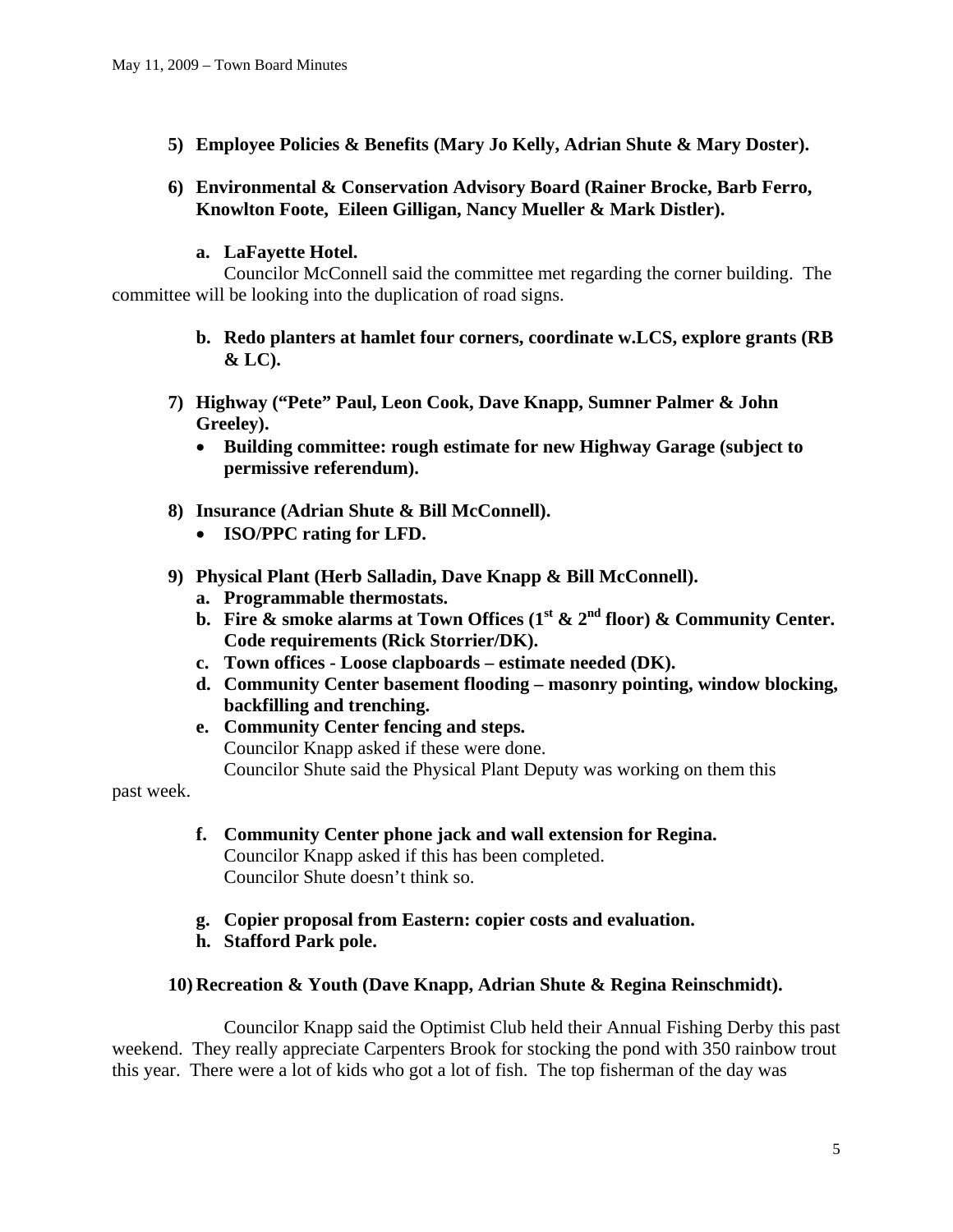Kayleigh Olrich who caught a 21 ½ inch rainbow trout. Councilor Shute's son Morgan got second place. Carpenters Brook does a really nice job.

- **a. Marion Bailey Park.** 
	- **1. Short term.** 
		- **Park signs "children playing" 76% (location needed).**
		- **Basketball court improvement (new nets, paint backboards, straighten basketball pole, remove old volleyball pole) - 73%. (price needed for grant)**
	- **2. Long term.** 
		- **Resurface basketball court.**
		- **Add fencing (north side) to protect children from ditch & road.**
		- **Speed limit reduction to 30 mph (resident petition)**
		- **Traffic flow control (light, sign, 4way stop @ 11A & Rowland).**
		- **Parking area from 11A (Leon Cook). Keep or remove?**
- **b. LaFayette Beach.** 
	- **1. Evaluate survey/transfer LaFayette Beach from LCC to town.**
	- **2. Roof/cover over sandbox (Herb Salladin). Bids. (DK).**
	- **3. Repair/move lacrosse box, lifeguard station repair.**
	- **4. Structural repairs bid (DK).**
- **c. Stafford Park.** 
	- **Pavilion ingress/egress**
- **11) Safety (Tom LaFayette Beach Rezsnyak, Adrian Shute, Leon Cook & Regina Reinschmidt).** 
	- **a. NYS Workplace Violence Prevention Law (NYS boilerplate & DVD).**
	- **b. Community Center inspection.**
	- **c. North Ball Field inspection.**

Councilor Shute has a list from the inspection and he will have our Physical Plant Deputy get to work on it.

# **12) School District liaisons (Bill McConnell and Adrian Shute & Pete Paul).**

# **13) Service Awards (Bill McConnell, Dave Knapp, John Harper & Larry Paige). a. LOSAP audit – 05.13.09.**

Councilor McConnell said it's scheduled on Wednesday from 9:00 a.m. to 4:00 p.m. The audit costs more than it should cost for how little time it should take. Hopefully after this audit there will be a substantial decrease in cost next year.

# **b. Legislative relief appeal.**

Councilor McConnell said he did talk to Senator DeFrancisco. His original thought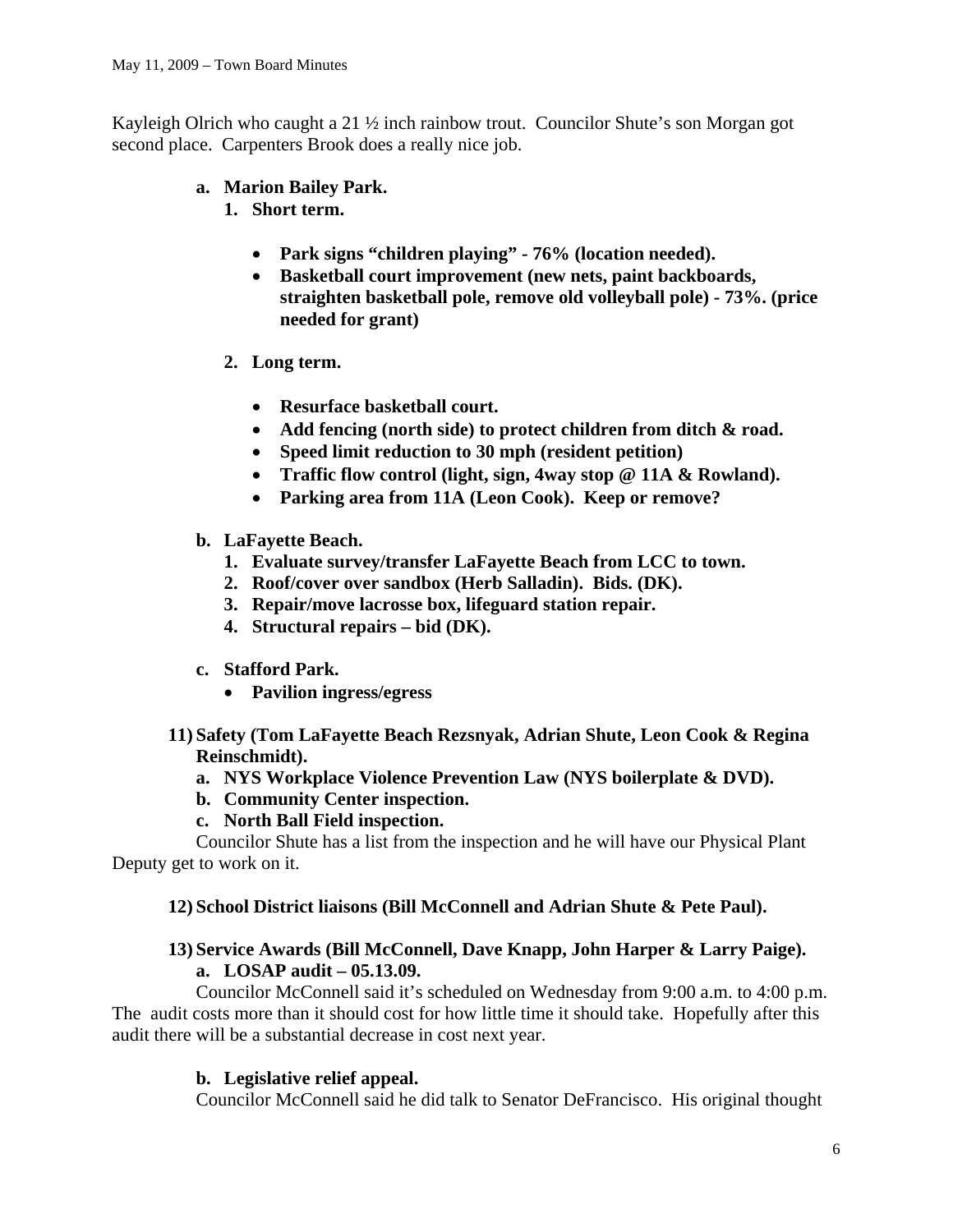was that the town was requesting funding and Councilor McConnell advised we weren't but wanted to do away with the audit process. They discussed the wording for a proposal and this will be looked into further.

# **14) SOTS & OCRRA Liaison (Dave Knapp & Bill McConnell).**

- **15) SPDES (Bill McConnell, Jim Nakas, Steve Beggs, Nancy Mueller, Mark Parrish & Kevin Gilligan).** 
	- **Onondaga County intermunicipal contract.**

Councilor McConnell said the bill is for \$3,400 as 2,900 municipalities participated.

- **16) Water (Greg Scammell & "Pete" Paul).** 
	- **Hamlet drainage study request submitted to NYS DOT, intersection of Routes 11 & 20 to be reconstructed in 2011-12.**
- **17) Zoning Review (Mary Jo Kelly, Ralph Lamson & Greg Scammell).** 
	- **a. SOCPA subdivision guidelines to distribute to local subdivision applicants.**
	- **b. Digitized zoning map, correction & amendments.**
	- **c. Streamlining of similar uses, controlled site approvals and specific permits.**
	- **d. Tully Valley Conservation Initiative.**

# **9. LITIGATION & OTHER LEGAL MATTERS.**

# **A. Onondaga Nation Land/Land Rights Claim.**

Councilor Knapp asked about this.

Kevin Gilligan said they have worked out a deal so that case may go away.

Councilor Knapp confirmed this wouldn't be a precedent to what Onondaga County is looking at.

Kevin Gilligan said no since there is an agreement prior to having a court decision.

# **B. Pending zoning issues list.**

# **C. LFD/JFD contract.**

Supervisor Scammell advised he did write another letter to the LaFayette Fire Dept. inviting them to a meeting and he hasn't heard anything from any of them.

# **D. Other.**

# **10. UNFINISHED BUSINESS & ACTIVE PROJECTS.**

# **A. Community Development Grant app - 2008.**

# • **Stafford Park – accepted, to be bid.**

Councilor Knapp said the 08 grant is at the county and they are finishing up their environmental review.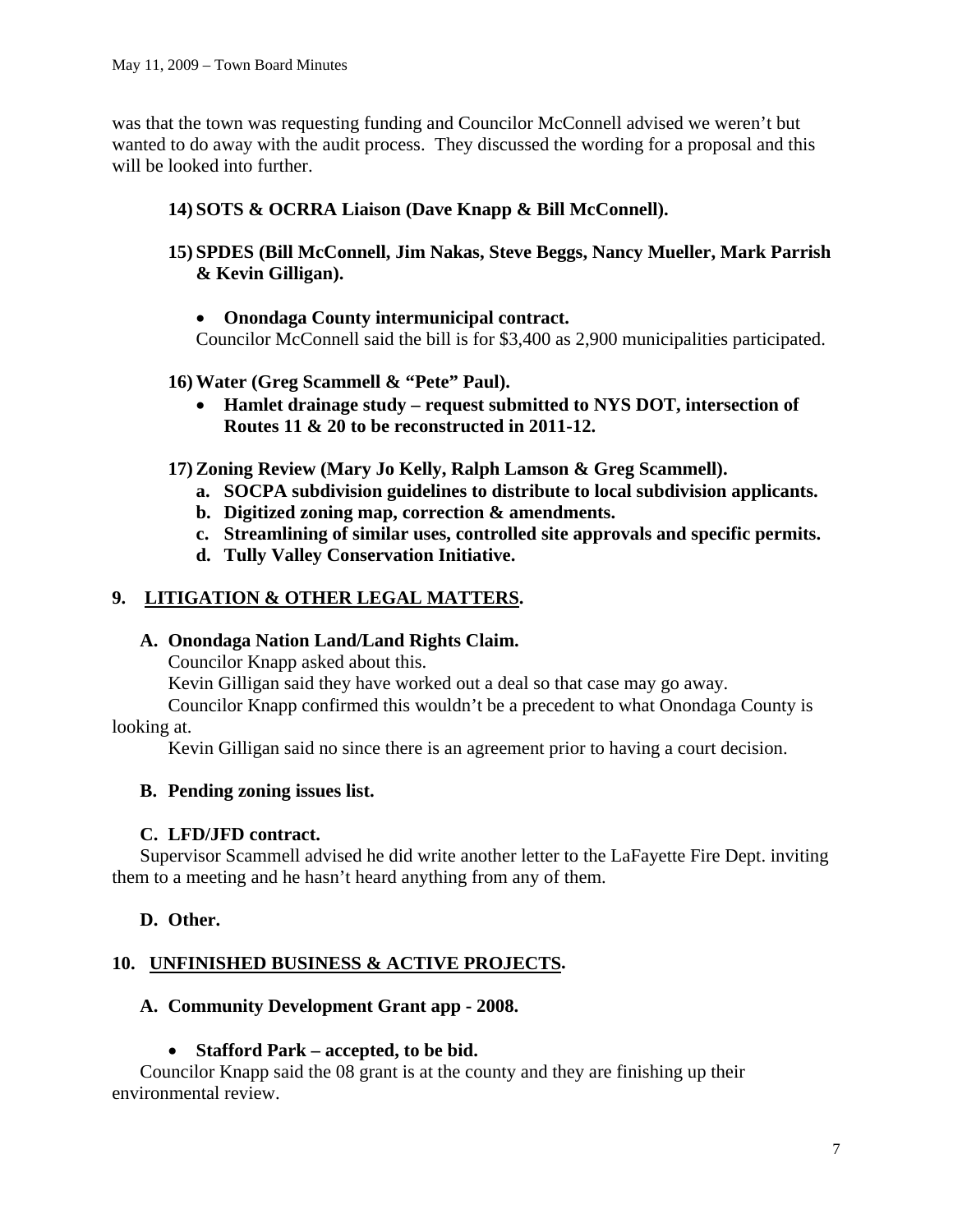#### **B. Community Development Grant app – 2009, submitted.**

Councilor Knapp said they have had their first meeting on the 09 grant and we are still in the game. We should know in the next couple of weeks whether we will get any money.

## **C. Stimulus projects.**

# **1) Central LaFayette Water District (timeline\*\*).**

Councilor McConnell thinks it's time for the Board to make a decision where they want to go on this. Everyone has had a chance to look at the engineering design and concept. The Board would have to consider and approve forming a water district. The next step is educating the public and then having a mandatory referendum that they would have to vote on.

 Councilor Knapp couldn't remember if we have enough to get put on the EFC list or not. Councilor McConnell said yes we have.

 Councilor Knapp asked what we would accomplish by having a vote on forming the district. Councilor McConnell said you can take the engineering plan and put it on the EFC list

without any obligation. To capture the stimulus funds, this project would have to be ready to go in February 2010. We are about 30 days behind schedule on this now.

 Supervisor Scammell thought we would hold the public meetings prior to forming the district to find out what the public's feelings are.

Councilor Knapp asked Kevin Gilligan about the timeframe for scheduling a referendum.

 Kevin Gilligan said you schedule a mandatory referendum which has to be at least 45 days out but no more than 60 days out. You could vote at the next Town Board Meeting on the district so you might want to have a public meeting prior to that.

 Councilor McConnell thinks it would be too much too quick to do this. We have a 4-day holiday weekend coming up next week and then regents. His thoughts are to have the meetings the third week in June to the last week in June.

Councilor Knapp said we could hold a quick Special Town Board Meeting if we needed to.

 Councilor Shute said the plan as it stands would be over the New York State Comptroller's limit. Can we say either get it below the Comptroller's limit or we don't do this?

 Kevin Gilligan said you discuss grants you feel you might get that will reduce that number but you don't know by how much.

 Mary Jo asked if both the cost of the proposal to go over Route 81 and the cost of the proposal to stop at Grimshaw will be discussed with the public.

 Councilor McConnell said yes. He will start on a power point with information that is important and run it by the Board for their additional thoughts and input. In June the Board would then be ready to go forward. He can look at getting two nights during the last week of June to hold the public meetings in the LGI room at the High School.

The Board was in agreement with this.

## **2) LaFayette Hamlet Sewer District.**

Councilor McConnell discussed where funding could come from. He said Tom Chartrand emailed him the surplus amount and some of it could be used as a loan for the sewer district. We can't pursue any grant money until we have an engineering design. To do the green initiative, over 90% would be paid for by the grants. He would like to earmark \$9,400 of the surplus towards the sewer district.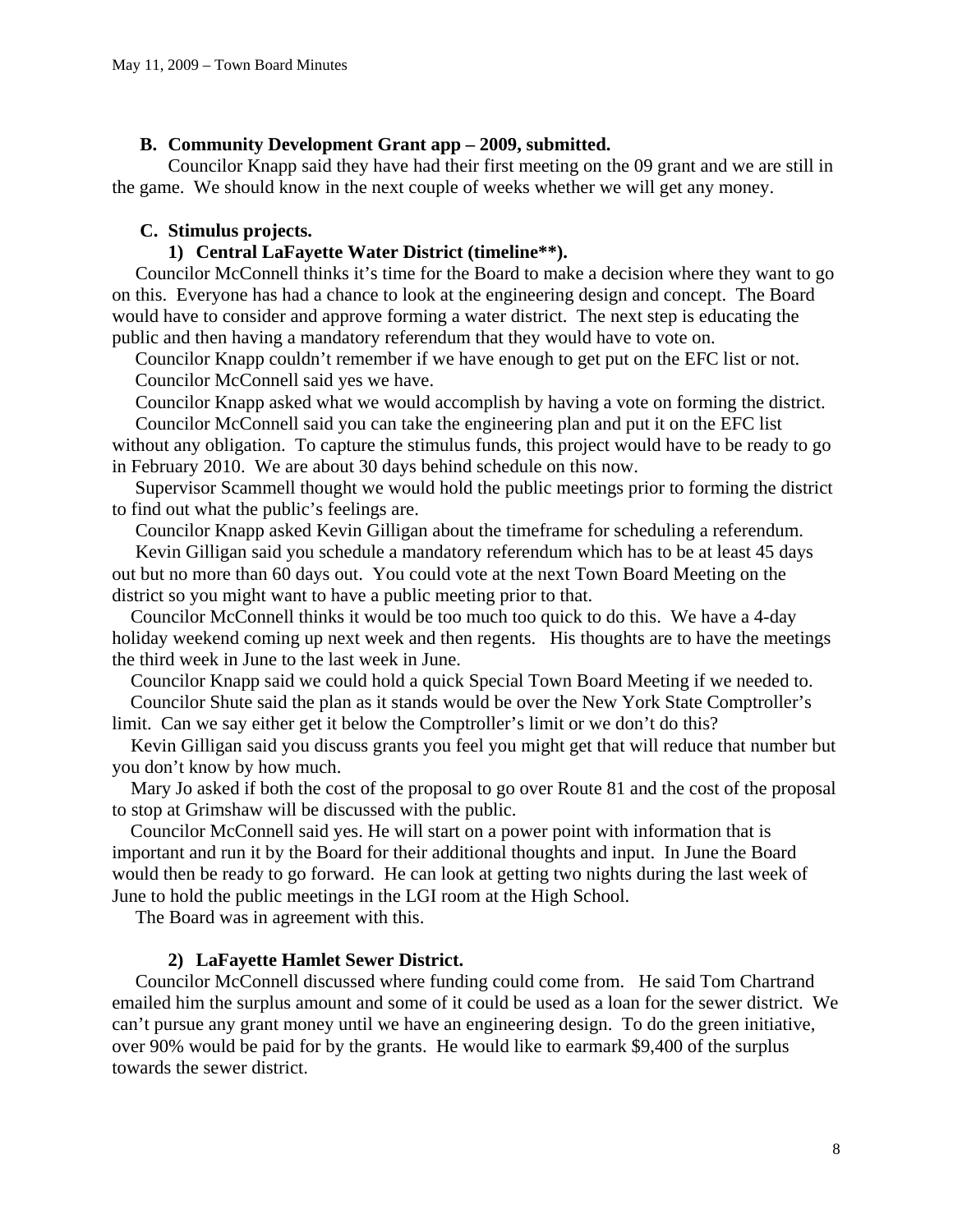Councilor Knapp asked Kevin Gilligan if we can appropriate this money in the assumption it will be paid back when we form the district because if we don't get the grants or it gets voted down, how do we get this money back?

 Kevin Gilligan said it wouldn't get paid back but he believes there are mechanisms to do this. Councilor McConnell thinks there is more funding available for sewer than there is for water.

 Kevin Gilligan said you have the same issue with both districts. You will be incurring expenses for both of them.

 Councilor Shute said we aren't exactly at the same point because right now we have a number for the water district but no number for the sewer district to give to the residents.

 Supervisor Scammell said we could have a ballpark number and explain the green money and find out if the residents are interested in paying for a sewer district. You have to talk about some amount of money because otherwise we are out the \$9,400 that we put forward.

 Councilor McConnell said we have already captured that in Focus 2010. When he held the community meeting, there was an overwhelming response in favor of this.

 Supervisor Scammell said in the past we have discussed numbers. The residents will have to face that they will have to come up with some money.

 Councilor Knapp said the folks in the Hamlet could have a hard choice of whether to have water or sewer as they might not be able to afford both.

 Councilor Shute would recommend talking to the engineer first as we don't know the money amount. We have to know the location, where the stuff is going and the size of the district too. Some of the people might want to be in the district but not be able to because of their location.

Kevin Gilligan would think there is a lot more grant money for the sewer project.

Councilor McConnell will talk to the engineer tomorrow to see if we can get a concept.

 Councilor Shute said it would be good if the engineer could supply the 3 items he discussed earlier. If we go to public meetings, he thinks the water and septic public meetings should be held separately.

 Councilor McConnell will get in touch with Ryan Fisher tomorrow to see if he can come up with something less expensive.

- **3) Highway Garage.**
- **4) LaFayette Beach Renewal.**
- **5) LaFayette Public Library/Town Offices (SK, AS & GS).**
- **6) Winacre Drive.**

#### **D. For TB review.**

• **Christian Hollow Cemetery – RoW, access (DK).** 

# **E. Cardiff Cemetery Restoration.**

Supervisor Scammell said this is in process.

## **11. NEW BUSINESS.**

- **A. Rx zoning classification Comprehensive Plan.**
- **B. Stafford Park flag pole (DK).**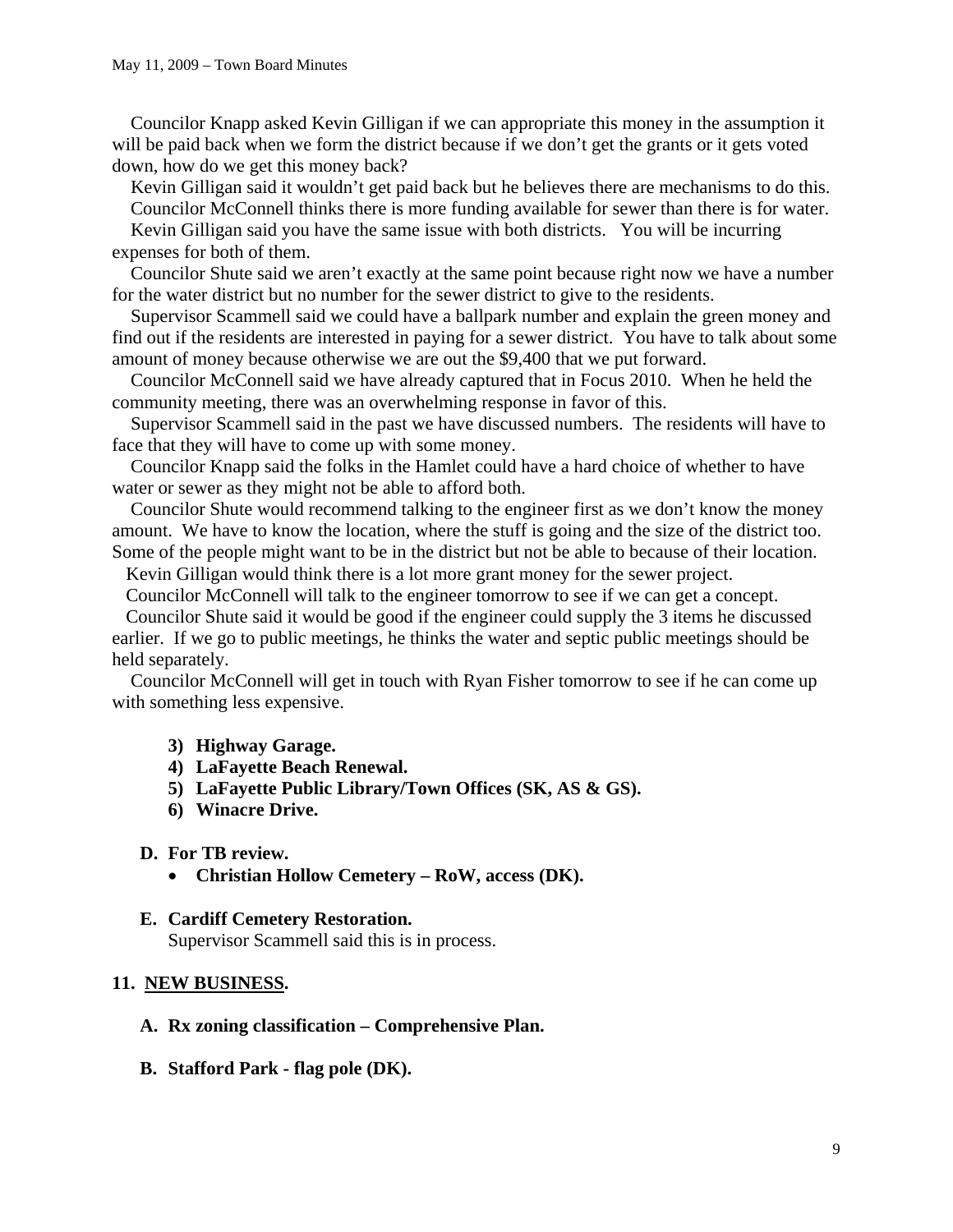- **C. Fire Department contract district boundary, preliminary budget, attorney feedback.**
- **D. Tobacco Free proposal (signs, posters, facilities usage), resolution to OnCo (MJ).**

# **E. TWC/Verizon franchise (DK).**

## **F. Rescheduled August meeting to 08.24.09.**

## **G. Other.**

Councilor Shute said we have been progressing with the LaFayette Community Day on May 30<sup>th</sup> and everything looks good. He needs either a permit or letter from the Town regarding permission to hold the fireworks.

Mary Jo believes Ralph Lamson said he issues the permit for this.

 **Councilor's Shute moved and Knapp seconded the motion authorizing the Supervisor to write the letter if no permit is needed. Motion passed unanimously.** 

 **Councilor's Shute moved and Knapp seconded the motion to waive any town permit fee. Motion passed unanimously.** 

 Councilor Shute has the Insurance Certificate naming the Town of LaFayette and Optimist Club as additional insured up to 5 million dollars. He said Community Council has jumped in for a portion of the food cost and the Optimist Club is paying for the fireworks in the amount of \$2,500. He talked to Tom Chartrand and there's \$1,348.54 in the Celebration Fund. He doesn't have an exact cost for the food.

Councilor Knapp said there's a bill for Cemetery flags which has to come out of this.

## **Councilor's Shute moved and Knapp seconded the motion to support the LaFayette Community Day for an amount not to exceed \$900. Motion passed unanimously.**

 Leon Cook said the 94 cab and chassis went for a bid of \$6,888 in the county auction. The county gets \$30 of this which leaves us with \$6,858.

 Leon said on Clark Hollow he will be putting up some weight limit signs not to exceed 5 ton. He heard there will be 2-3 million yards of clay coming out of a place on Clark Hollow from Fabius which is going to cover the bottom of Onondaga Lake. If that is the case, it's going to be an awful lot of trucks. Clark Hollow won't handle that weight. The signs with the weight limit will force the trucks to go another way to Apulia Rd. where the clay will be loaded onto railroad cars.

 Councilor Bailey asked if Leon thought they would be able to get an exemption as it's a government project.

 Leon Cook said they would have to get the exemption from the town as we own the road. Councilor Knapp and Councilor Shute thought it was a good idea.

Leon Cook has signs coming tomorrow.

Councilor Knapp asked how the cleanup went.

Leon Cook thinks we had as much metal come in as last year but a lot less other stuff.

Councilor Knapp asked about T.V.'s.

Leon Cook said they got quite a few.

Councilor Knapp asked about refrigerators and freezers.

Leon Cook said they are down to 60. He thinks we will be looking better financially.